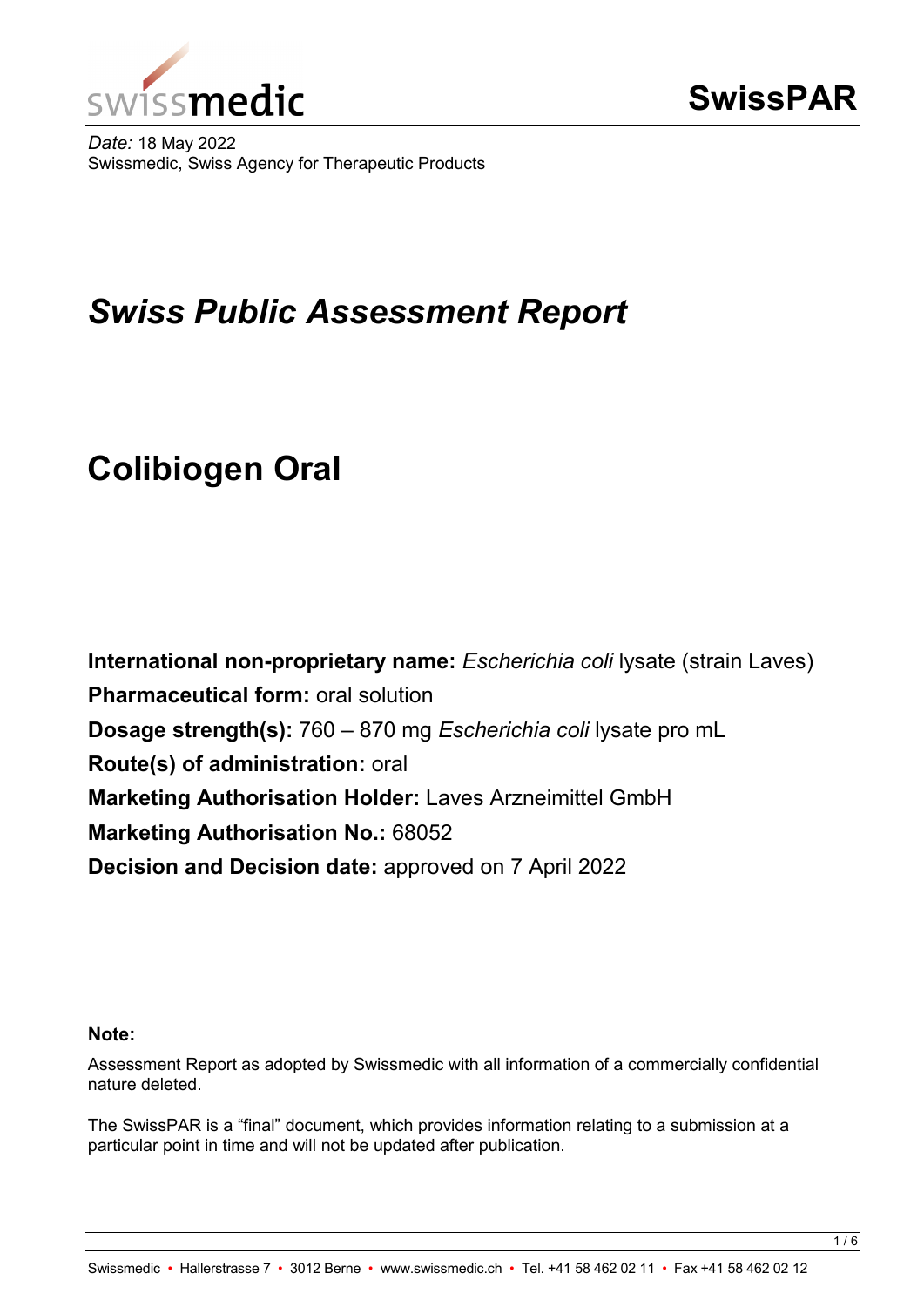

| Table of contents |  |  |  |
|-------------------|--|--|--|
| 1                 |  |  |  |
| $\mathbf{2}$      |  |  |  |
| 2.1               |  |  |  |
| 2.2               |  |  |  |
| 221               |  |  |  |
| 2.2.2             |  |  |  |
| 2.2.3             |  |  |  |
| 224               |  |  |  |
| 2.3               |  |  |  |
| $\mathbf{3}$      |  |  |  |
| 3.1               |  |  |  |
| 3.2               |  |  |  |
| 3.3               |  |  |  |
| $\boldsymbol{4}$  |  |  |  |
| 5                 |  |  |  |
| 6                 |  |  |  |
| 7                 |  |  |  |
|                   |  |  |  |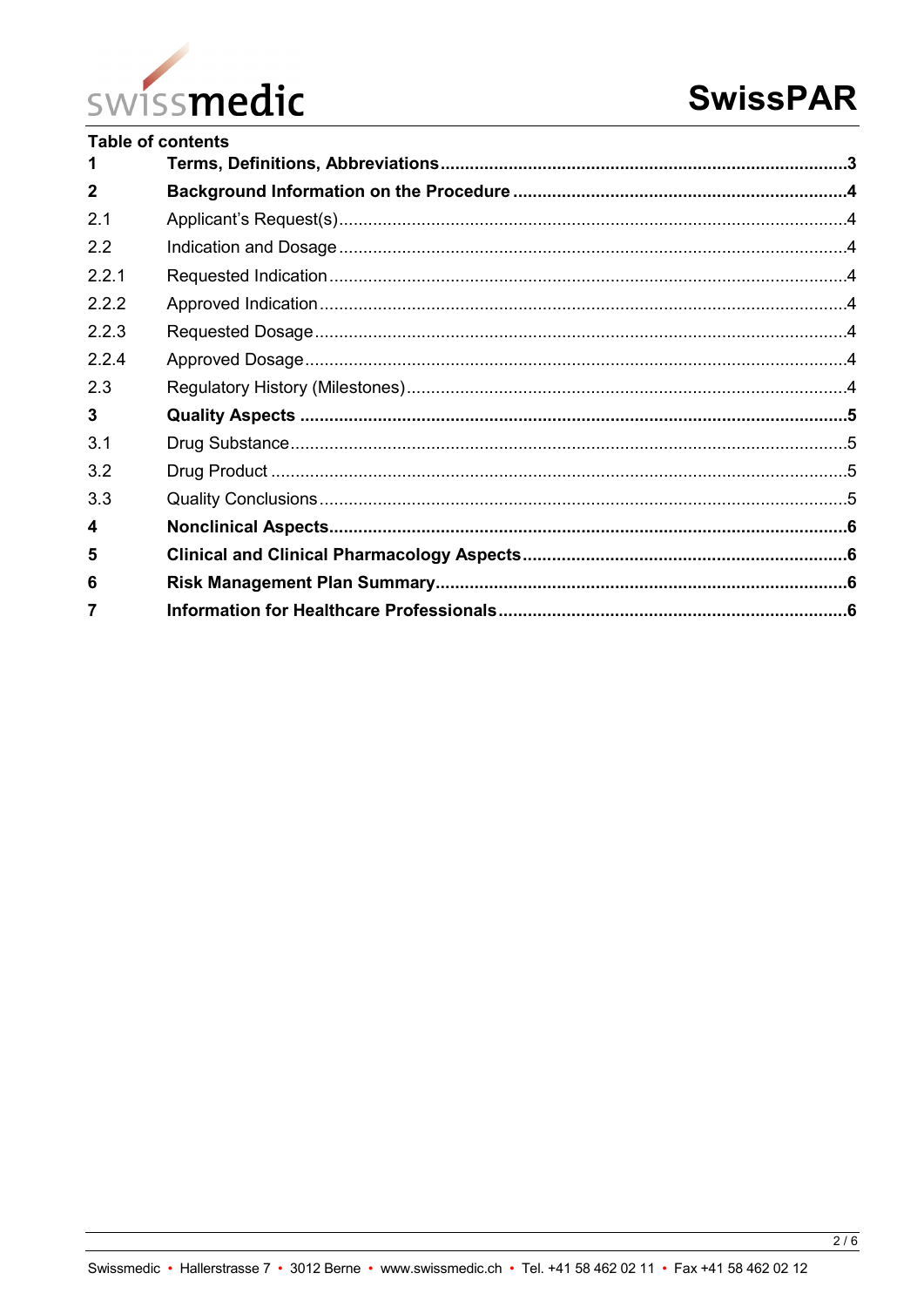

# <span id="page-2-0"></span>**1 Terms, Definitions, Abbreviations**

| <b>ADA</b>       | Anti-drug antibody                                                                       |
|------------------|------------------------------------------------------------------------------------------|
| <b>ADME</b>      | Absorption, distribution, metabolism, elimination                                        |
| AE               | Adverse event                                                                            |
| <b>ALT</b>       | Alanine aminotransferase                                                                 |
| <b>AST</b>       | Aspartate aminotransferase                                                               |
| <b>API</b>       | Active pharmaceutical ingredient                                                         |
| <b>ATC</b>       | Anatomical Therapeutic Chemical Classification System                                    |
| <b>AUC</b>       | Area under the plasma concentration-time curve                                           |
| $AUC_{0-24h}$    | Area under the plasma concentration-time curve for the 24-hour dosing interval           |
| <b>CI</b>        | Confidence interval                                                                      |
| $C_{\text{max}}$ | Maximum observed plasma/serum concentration of drug                                      |
| <b>CYP</b>       | Cytochrome P450                                                                          |
| <b>DDI</b>       | Drug-drug interaction                                                                    |
| <b>DSM</b>       | German collection of microorganisms                                                      |
| <b>EMA</b>       | <b>European Medicines Agency</b>                                                         |
| <b>ERA</b>       | <b>Environmental Risk Assessment</b>                                                     |
| <b>FDA</b>       | U.S. Food and Drug Administration                                                        |
| <b>GABA</b>      | Gamma-aminobutyric acid                                                                  |
| <b>GLP</b>       | <b>Good Laboratory Practice</b>                                                          |
| <b>HPLC</b>      | High-performance liquid chromatography                                                   |
| $IC/EC_{50}$     | Half-maximal inhibitory/effective concentration                                          |
| <b>ICH</b>       | International Council for Harmonisation                                                  |
| Ig               | Immunoglobulin                                                                           |
| <b>INN</b>       | International non-proprietary name                                                       |
| ITT.             | Intention-to-treat                                                                       |
| LoQ              | <b>List of Questions</b>                                                                 |
| <b>MAH</b>       | <b>Marketing Authorisation Holder</b>                                                    |
| Max              | Maximum                                                                                  |
| Min              | Minimum                                                                                  |
| <b>MRHD</b>      | Maximum recommended human dose                                                           |
| N/A              | Not applicable                                                                           |
| NO(A)EL          | No observed (adverse) effect level                                                       |
| <b>PBPK</b>      | Physiology-based pharmacokinetics                                                        |
| PD               | Pharmacodynamics                                                                         |
| <b>PIP</b>       | Paediatric Investigation Plan (EMA)                                                      |
| <b>PK</b>        | Pharmacokinetics                                                                         |
| <b>PopPK</b>     | Population pharmacokinetics                                                              |
| <b>PSP</b>       | Pediatric Study Plan (US-FDA)                                                            |
| <b>RMP</b>       | <b>Risk Management Plan</b>                                                              |
| <b>SAE</b>       | Serious adverse event                                                                    |
| <b>SwissPAR</b>  | <b>Swiss Public Assessment Report</b>                                                    |
| <b>TEAE</b>      | Treatment-emergent adverse event                                                         |
| <b>TPA</b>       | Federal Act of 15 December 2000 on Medicinal Products and Medical Devices (SR<br>812.21) |
| <b>TPO</b>       | Ordinance of 21 September 2018 on Therapeutic Products (SR 812.212.21)                   |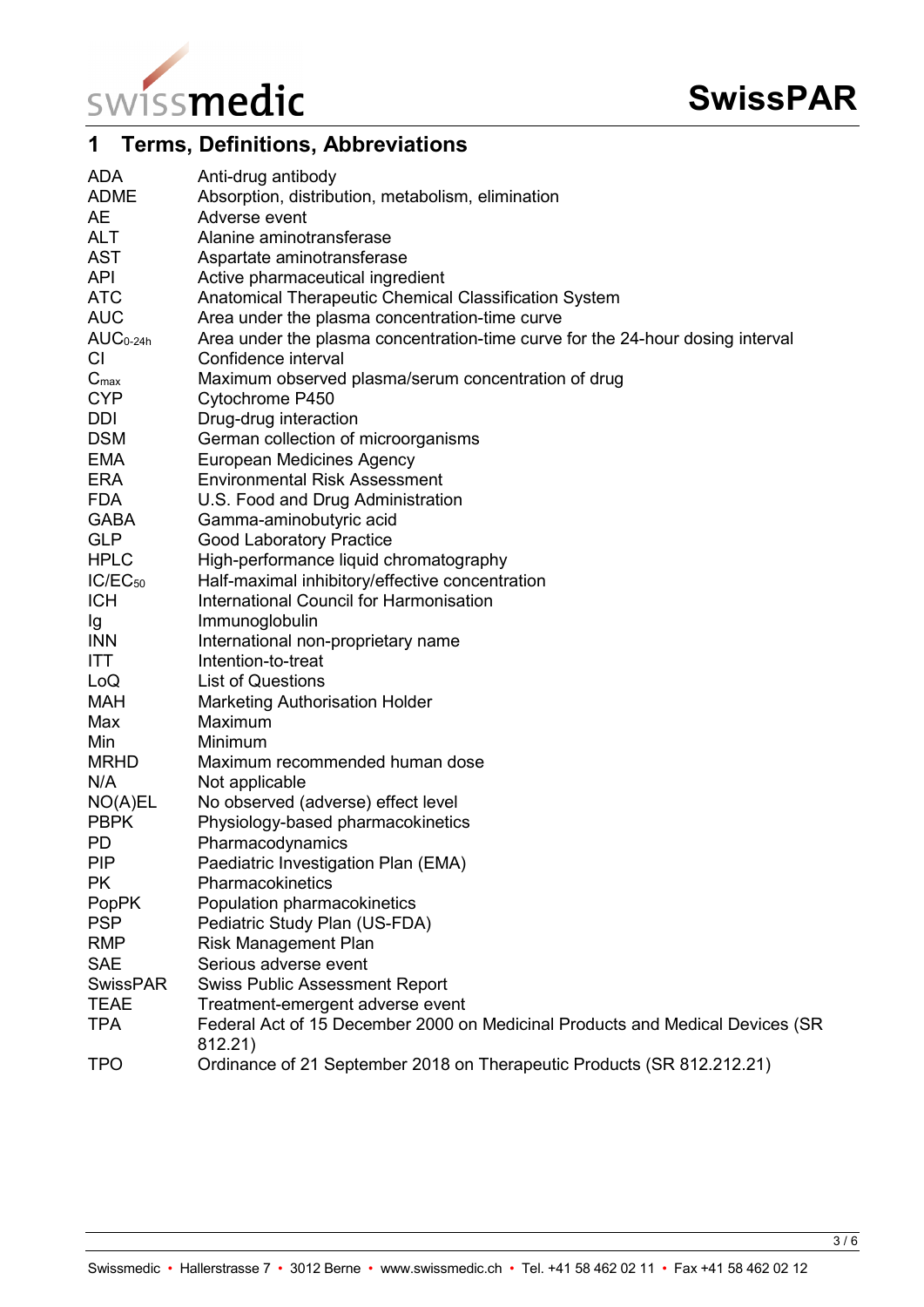

## <span id="page-3-0"></span>**2 Background Information on the Procedure**

### <span id="page-3-1"></span>**2.1 Applicant's Request(s)**

#### **New Active Substance status**

The applicant requested the status of a new active entity for the active substance *Escherichia coli* lysate (strain Laves) of the medicinal product mentioned above.

#### **Authorisation in accordance with Art. 14 para. 1 abis-quater TPA**

The applicant requested a simplified authorisation in accordance with Art. 14 para. 1 aquater TPA.

#### <span id="page-3-2"></span>**2.2 Indication and Dosage**

#### <span id="page-3-3"></span>**2.2.1 Requested Indication**

Colibiogen Oral is an intestinal mucosal- and immunotherapeutic and is used to treat irritable bowel syndrome.

#### <span id="page-3-4"></span>**2.2.2 Approved Indication**

Colibiogen Oral is used for the supportive, symptomatic treatment of irritable bowel syndrome in adults.

#### <span id="page-3-5"></span>**2.2.3 Requested Dosage**

*Summary of the applied standard dosage:*

Depending on the severity of the disease, 10 mL Colibiogen Oral should be taken 1 to 3 times daily, half an hour before meals with some liquid.

The duration of treatment depends on the symptoms and can last up to 6 months.

#### <span id="page-3-6"></span>**2.2.4 Approved Dosage**

(see appendix)

#### <span id="page-3-7"></span>**2.3 Regulatory History (Milestones)**

| Application              | 2 November 2020   |
|--------------------------|-------------------|
| Formal control completed | 1 December 2020   |
| List of Questions (LoQ)  | 29 March 2021     |
| Answers to LoQ           | 24 June 2021      |
| Predecision              | 22 September 2021 |
| Answers to Predecision   | 21 November 2021  |
| Labelling corrections    | 20 February 2022  |
| <b>Final Decision</b>    | 7 April 2022      |
| Decision                 | approval          |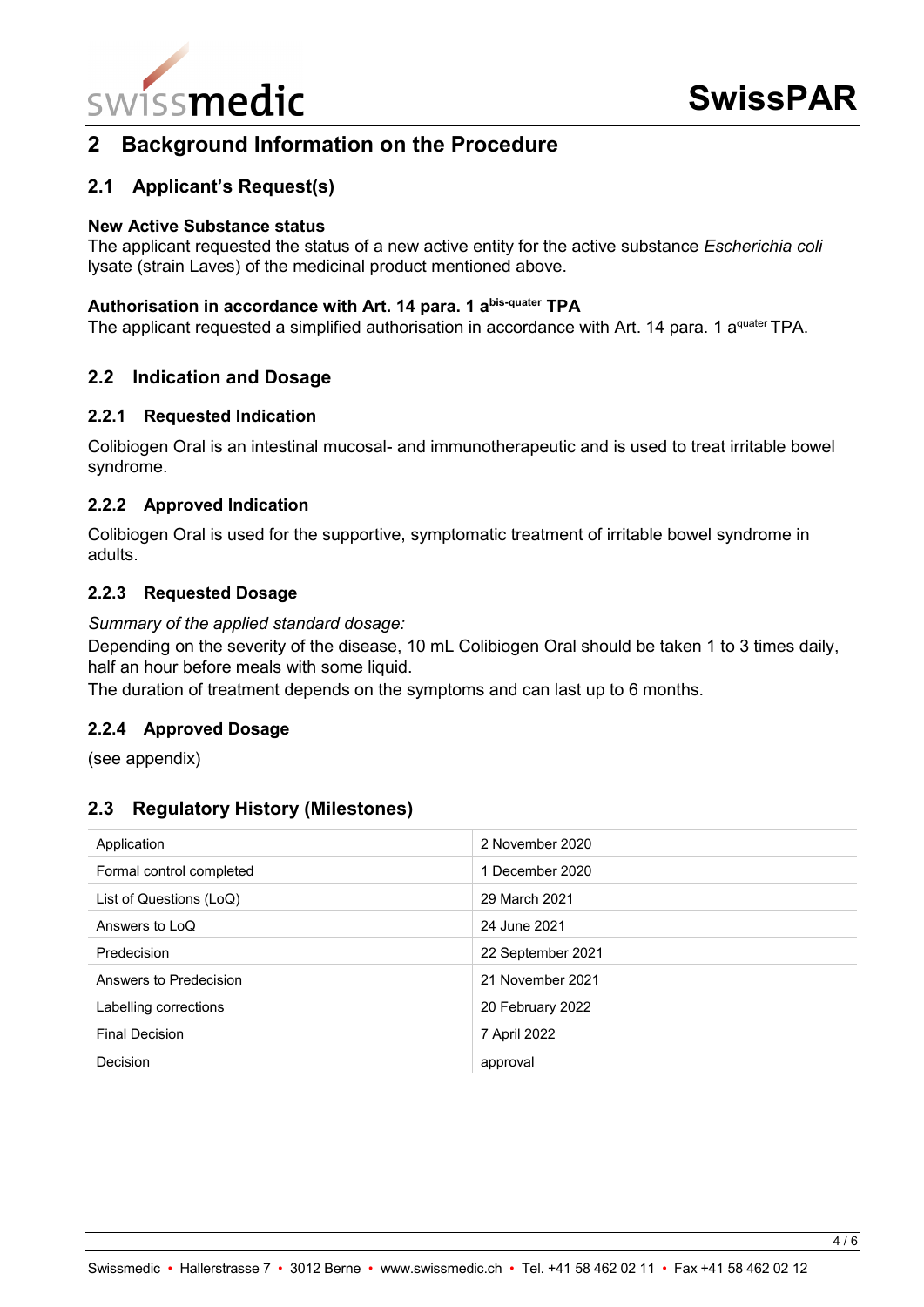

# <span id="page-4-0"></span>**3 Quality Aspects**

## <span id="page-4-1"></span>**3.1 Drug Substance**

The drug substance of Colibiogen Oral is a cell-free solution of lysed *Escherichia coli* culture, strain Laves.

The manufacturing process comprises *Escherichia coli* L1931 (DSM 13792) fermentation process steps, heat inactivation and a filtration step.

The drug substance consists of components of the fermentation broth and metabolic substances of *Escherichia coli* and is thus a complex mixture of peptides, lipids, amino acids and biogenic amines. Master and working cell banks have been established and are adequately controlled.

The specifications include e.g. tests for appearance, identity, process-related impurities, content of lead compounds (GABA and Cadaverine) and microbiological purity.

Batch analysis data of commercial-scale batches were provided and indicate a consistent manufacturing process. The analytical methods established for drug substance release are described and non-compendial methods have been validated in accordance with ICH guidelines.

No drug substance shelf life has been established since the drug substance is immediately introduced into the drug product compounding process.

## <span id="page-4-2"></span>**3.2 Drug Product**

The finished drug product is a preserved, non-sterile liquid solution intended for oral administration. One human dose is 5 mL per day but may be increased to a maximum dose per day of 30 mL. The drug product is presented in a 100 mL: brown glass bottle and is provided with a measuring cup. The drug product is formulated with sucrose, citric acid, ethanol, sodium benzoate (preservative) and orange flavour. The orange flavour contains linalool and citral.

The manufacturing process of the finished drug product is a standard process consisting of compounding, filling and sealing steps. Process validation studies were executed at commercial scale using three consecutive validation batches.

The quality of drug product is assured by employing a similar battery of tests as used for drug substance testing but also comprises release and stability specifications for the content of preservative and ethanol. The analytical procedures are validated in accordance with ICH guidelines or comply with Ph. Eur.

The claimed shelf life of 36 months when stored at room temperature (15 – 25°C) is justified based on stability studies performed according to ICH guidance. The proposed in-use shelf life of 6 weeks at room temperature is justified by Ph. Eur. antimicrobial preservation studies.

## <span id="page-4-3"></span>**3.3 Quality Conclusions**

Satisfactory and consistent quality of drug substance and drug product has been demonstrated.